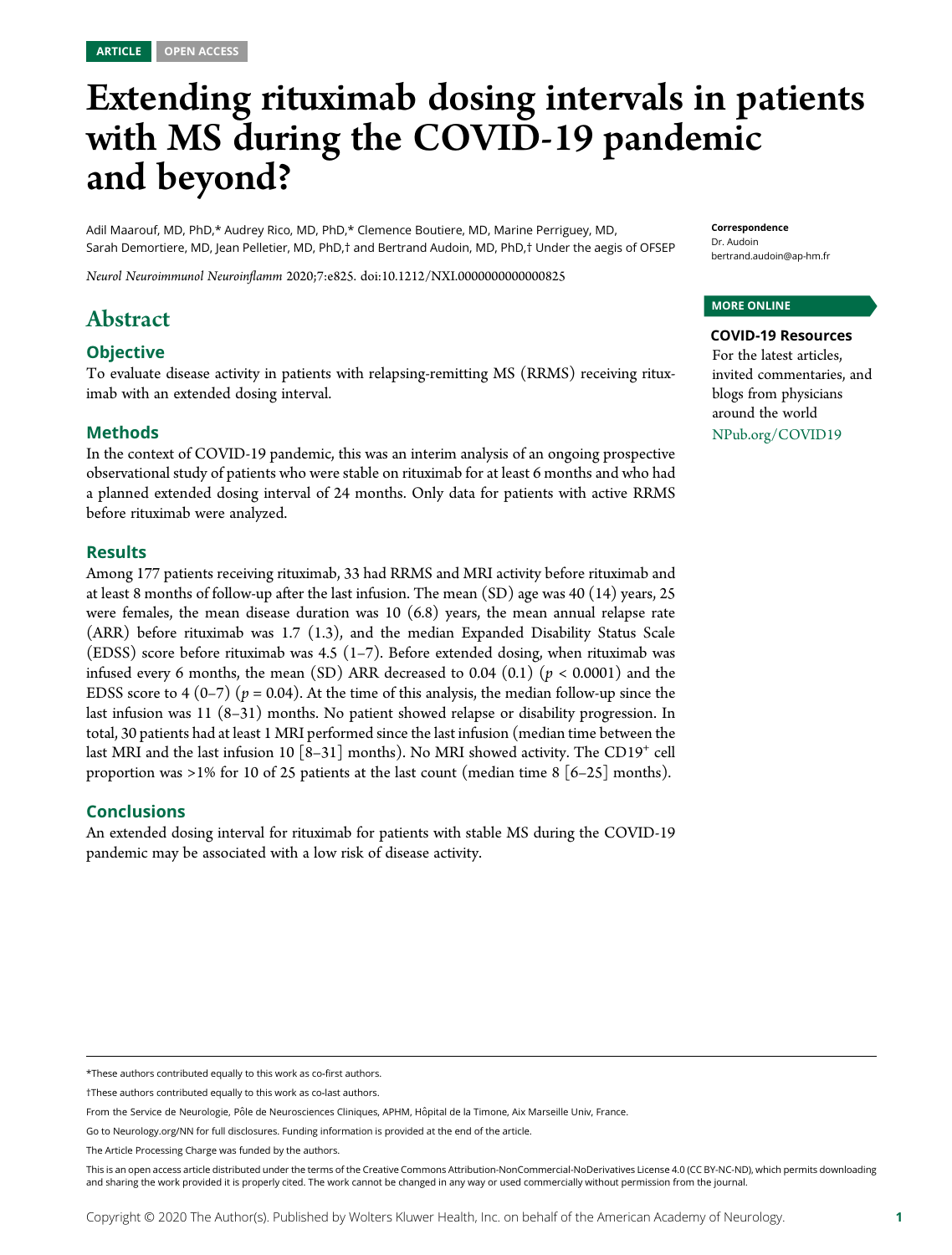# **Glossary**

 $\text{ARR}$  = annual relapse rate; CEL = contrast-enhancing lesion; EDSS = Expanded Disability Status Scale;  $\text{nT2L}$  = new T2 lesion; OFSEP = Observatoire Français de la Sclérose en Plaques; RRMS = relapsing-remitting MS.

In the emergency context of the COVID-19 pandemic, maintaining anti-CD20 therapy is problematic because of the well-known risk of severe infectious diseases developing in patients under this therapy.<sup>1</sup> The wait-and-see option, involving a survey of the potential increase in the incidence of severe COVID-19 infection in patients receiving anti-CD20 therapy before changing recommendations, is unsafe and ethically questionable. One careful option would be to delay reinfusion during the pandemic to limit immunodeficiency during this period.<sup>2</sup>

Anti-CD20 therapies are usually administered every 6 months, but their efficacy may be more prolonged in MS. In pivotal studies of rituximab in relapsing-remitting MS  $(RRMS)<sup>3,4</sup>$  efficacy was maintained for 12 months. Recently, Juto et al.<sup>5</sup> did not find any return of disease activity in patients interrupting rituximab for different reasons. However, most patients switched to another treatment after rituximab withdrawal.

All these studies suggest that extending the delay between 2 infusions to 12 months could be possible in MS. However, this possibility cannot exclude a potential return of disease activity after 12 months, especially in patients with highly active RRMS. This issue must be addressed before systematically considering postponing anti-CD20 reinfusion during the COVID-19 pandemic.

On March 15, 2020, at the beginning of the COVID-19 epidemic in France, an emergency meeting was organized in the tertiary MS center of Marseille to develop local recommendations for treatment management during this period. For suggesting an anti-CD20 therapy strategy, we decided to perform an interim analysis of the data from a larger ongoing monocentric prospective observational study of patients with MS receiving rituximab off-label with extended dosing. For this interim analysis, only data for patients with active RRMS just before rituximab were analyzed because of the highest risk of return of disease activity in these patients.

# **Methods**

#### Protocol and participants

In 2018, our department initiated change in clinical practice concerning the dosing interval used for off-label rituximab in RRMS. All neurologists (A.M., A.R., C.B., S.D., J.P., and B.A.) have extended the interval between 2 infusions to 24 months, maintaining clinical visits every 6 months and MRI monitoring at least annually. Extending dosing was used for only patients showing no disease activity since the last rituximab

infusion 6 months ago. This decision was based on the absence of standardized administration scheme for rituximab in RRMS as demonstrated by the heterogeneity of dosing intervals reported in the literature<sup>3,4,6,7</sup> along with our experience with patients stopping rituximab for various reasons and to limit the potential infectious side effects related to hypogammaglobulinemia.<sup>8</sup> Particularly, the 24-month interval was chosen according to a recent study finding a potential slight waning of the rituximab effect at 24 months after the last infusion.<sup>6</sup>

We limited this interim analysis to data concerning patients with RRMS showing disease activity confirmed by MRI performed during the year before rituximab initiation (new T2 lesion [nT2L] or contrast-enhancing lesion [CEL]) and with the last clinical follow-up at least 8 months after the last rituximab infusion.

#### Lymphocyte count

Flow cytometry immunophenotyping was used to count CD19<sup>+</sup> lymphocytes. At least 5,000 lymphocytes were analyzed by Navios flow cytometry (Beckman Coulter, Miami, FL). The analysis was stopped when a minimum of 20  $CD19^+$ events were detected. The maximum number of lymphocytes analyzed was 200,000. Lymphocyte counting was planned every 6 months.

#### Standard protocol approvals, registrations, and patient consents

This study was conducted within the framework of the national French registry designated as OFSEP (Observatoire Français de la Sclérose en Plaques; [ClinicalTrials.gov](http://ClinicalTrials.gov) no. NCT02889965). Patients enrolled in our OFSEP center provided written consent for participation. OFSEP received approval from the Comité Consultatif sur le Traitement de l'Information en matière de Recherche dans le domaine de la Santé and Commission nationale de l'informatique et des libertés for storing clinical, biological, and imaging data for research purposes. This study was covered by this general approval and did not require any additional procedure according to French laws.

#### Statistical analysis

JMP 14.1.0 (SAS Institute Inc., Cary, NC) was used for statistical analyses. Changes in the mean relapse rate and Expanded Disability Status Scale (EDSS) score were assessed by the Wilcoxon signed-rank test. The proportion of patients with MRI activity was compared by the Fisher exact test. Because of multiple comparisons for the primary outcome (annual relapse rate [ARR] before, during, and after every 6-month infusion of rituximab), the  $p$  value was considered significant at 0.01 (Bonferroni correction).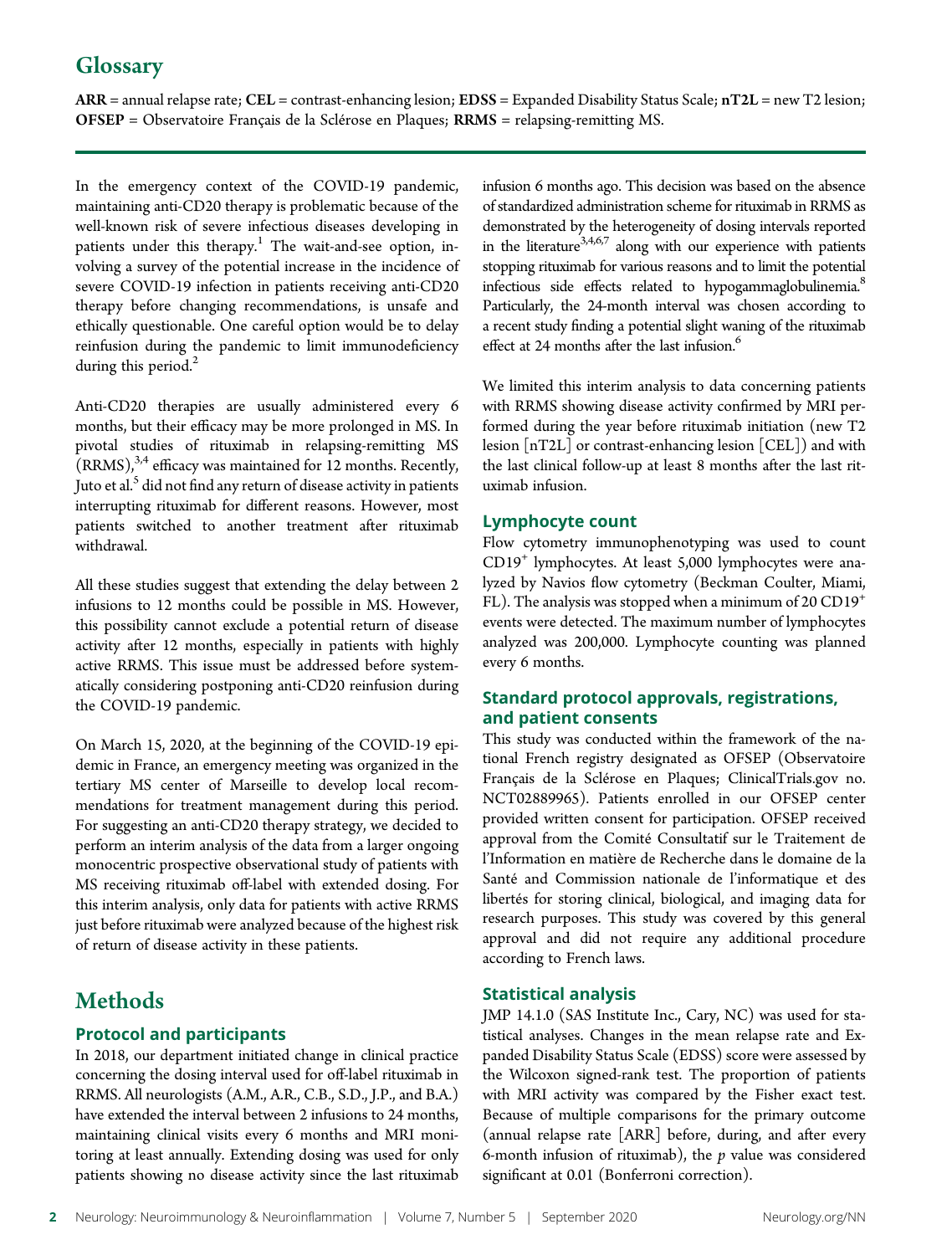For secondary outcomes (EDSS score and MRI lesions), p values are presented with effect size assessed by  $r$  rank correlation score for paired quantitative values (according to  $r =$ sqrt $(t^2)$ /sqrt $(t^2 + df)$  where t is the t-ratio of the test and  $df = n$ − 1, n is the number of observations) and with Cohen w for qualitative parameters (according to  $w = 2/N$ , N is the total sample size). An effect size 0.1–0.3 was considered small, 0.3–0.5 medium, 0.5–0.8 large, and >0.8 very large.

### Results

#### Study population

The flow of participants is shown in figure 1, and the characteristics of the population are shown in the table. Since the onset of the new administration scheme, only 1 patient showed disease activity after the first infusion and did not receive the extended dosing. This patient did not show depleted CD19<sup>+</sup> cells after the second infusion and was positive for anti-rituximab antibodies. In total, 33 patients were

Figure 1 Flow of participants in the study

included in the analysis. All patients, except 1 who previously received natalizumab were positive for JC virus and required highly effective therapy. The patient who previously received natalizumab showed MS disease activity despite this therapy. Up to June 2019, some planned 6-month rituximab infusions were administered in only some patients because we needed time to inform and convince patients about the rationale of this new administration scheme.

#### Disease activity during rituximab treatment before extended dosing

In total, 29 of the 33 patients received rituximab every 6 months before starting the standardized extended dosing protocol (median [range] 6 [2–9] cycles) (table and figure 2). The induction consisted of 1,000 mg infused twice at a 2-week interval. Maintenance treatment consisted of a single infusion of 1,000 mg. During treatment with 6-month interval dosing, the mean (SD) ARR decreased from 1.7 (1.3) to 0.04 (0.1) ( $p$  $<$  0.001,  $r = 0.79$ ) and the median (range) EDSS score from 4.5 (1–7) to 4 (0–7) ( $p = 0.04$ ,  $r = 0.37$ ). Five relapses

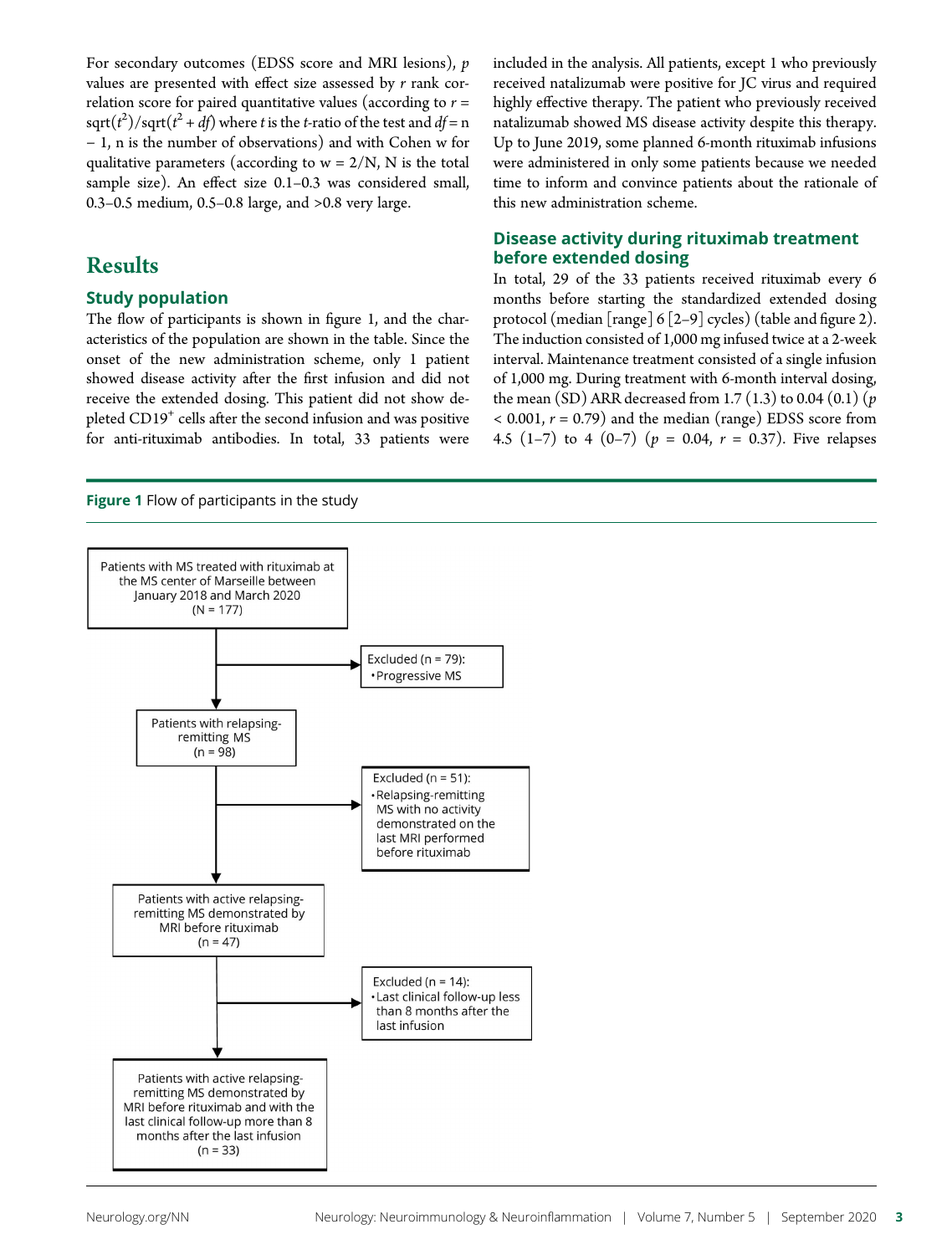| Table Demographic, clinical, and MRI characteristics of patients with RRMS (n = 33) |                    |                        |                    |
|-------------------------------------------------------------------------------------|--------------------|------------------------|--------------------|
| <b>Characteristics</b>                                                              | <b>Active RRMS</b> | p Value                | <b>Effect size</b> |
| Sex (F/M)                                                                           | 25/8               |                        |                    |
| Age, y, mean (SD)                                                                   | 40 (14)            |                        |                    |
| Disease duration, y, mean (SD)                                                      | 10(6.8)            |                        |                    |
| Annual relapse rate during the year before rituximab, mean (SD)                     | 1.7(1.3)           |                        |                    |
| Annual relapse rate during the 6-mo interval administration scheme, mean (SD)       | 0.04(0.1)          | $< 0.001^a$            | $r = 0.79$         |
| Annual relapse rate after the last rituximab infusion, mean (SD)                    | 0(0)               | < 0.001 <sup>b</sup>   | $r = 0.80$         |
| EDSS score before rituximab, median (range)                                         | $4.5(1-7)$         |                        |                    |
| EDSS score at the last rituximab infusion, median (range)                           | $4(0-7)$           | 0.04 <sup>c</sup>      | $r = 0.37$         |
| EDSS score at the last follow-up, median (range)                                    | $4(0-7)$           | 0.01 <sup>d</sup>      | $r = 0.42$         |
| MRI before rituximab onset                                                          |                    |                        |                    |
| % Patients with new T2 lesion(s)                                                    | 100                |                        |                    |
| % Patients with gadolinium-enhancing lesion(s)                                      | 75                 |                        |                    |
| MRI during the 6-mo interval administration scheme                                  |                    |                        |                    |
| % Patients with new T2 lesion(s)                                                    | 15                 | $< 0.001^e$            | $w = 0.74$         |
| % Patients with gadolinium-enhancing lesion(s)                                      | 6                  | < 0.001e               | $w = 0.50$         |
| MRI after the last rituximab infusion                                               |                    |                        |                    |
| % Patients with new T2 lesion(s)                                                    | $\mathbf 0$        | $< 0.001$ <sup>f</sup> | $w = 1$            |
| % Patients with gadolinium-enhancing lesion(s)                                      | $\mathbf 0$        | $< 0.001$ <sup>f</sup> | $w = 0.52$         |
| Treatment before rituximab, mean washout period, d (range)                          |                    |                        |                    |
| Fingolimod ( $n = 12$ )                                                             | 26 (15-42)         |                        |                    |
| Mitoxantrone ( $n = 3$ )                                                            | 105 (30-150)       |                        |                    |
| Natalizumab (n = 1)                                                                 | 30                 |                        |                    |
| Cyclophosphamide (n = 1)                                                            | 270                |                        |                    |
| Dimethyl fumarate $(n = 1)$                                                         | 42                 |                        |                    |
| Teriflunomide (n = 1)                                                               | 15                 |                        |                    |
| Glatiramer acetate (n = 4)                                                          | $0(0-0)$           |                        |                    |

Abbreviations: EDSS = Expanded Disability Status Scale; RRMS = relapsing-remitting MS.<br>Effect size was estimated with *r* rank correlation score for paired quantitative values and with Cohen w for qualitative parameters. A considered small, 0.3–0.5 medium, 0.5–0.8 large, and >0.8 very large.

a Wilcoxon signed-rank test between the annual relapse rate during the year before rituximab and the annual relapse rate during the 6-month interval administration scheme.

 $^{\rm b}$  Wilcoxon signed-rank test between the annual relapse rate during the year before rituximab and the annual relapse rate after the last rituximab.

<sup>c</sup> Wilcoxon signed-rank test between the EDSS score before rituximab and the EDSS score at the last rituximab infusion.

<sup>d</sup> Wilcoxon signed-rank test between the EDSS score before rituximab and the EDSS score at the last follow-up.

<sup>e</sup> Fisher exact test comparing the proportion of patients with new T2 lesion/gadolinium-enhancing lesion before rituximab with that during the 6-month interval administration scheme.

f Fisher exact test comparing the proportion of patients with new T2 lesion/gadolinium-enhancing lesion before rituximab with that after the last rituximab.

occurred in 4 patients at 4, 5, 5, 10, and 15 months after rituximab onset. All patients underwent MRI. The mean (range) number of MRI sessions per patient was  $3(1-7)$ . The mean (SD) time between rituximab onset and the first MRI was 5.5 (3.5) months, between the first and second MRI was 9 (3.6) months, and between the second and third MRI was 11 (5) months. MRI activity was found in only 5 patients at 1

month (nT2L and CEL), 3 months (nT2L and CEL), 3 months (nT2L no CEL), 3 months (nT2L no CEL), and 8 months (nT2L no CEL) after rituximab initiation.

#### Disease activity during extended dosing

At the time of this interim analysis (between March 18 and 25, 2020), the median (range) interval between the last follow-up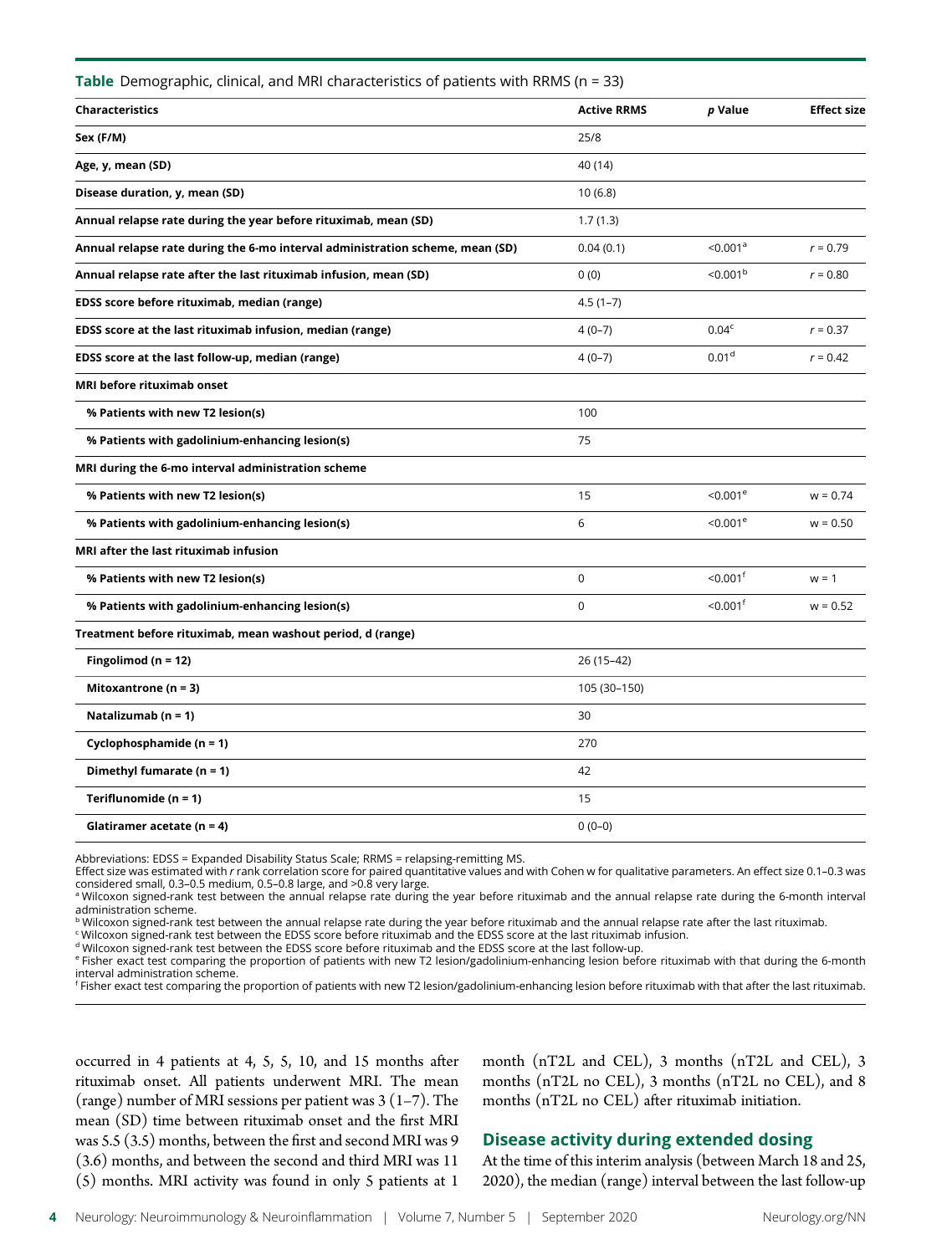Figure 2 Timeline framework for the patients' cohort



Each row on the y-axis represents a patient. On the x-axis, 0 indicates the last rituximab infusion. Diamond shape (¤) represents a relapse. Less-than sign (<) represents the onset of rituximab. More-than sign (>) represents the last clinical follow-up. Performed MRI examinations are represented by a T2 axial image. Only active MRIs are surrounded by a crown (a new T2 lesion and/or a gadolinium-enhanced lesion). Numbers represent CD19 proportion of total lymphocytes. Overall, the median interval between the last clinical follow-up and the last rituximab infusion was 11 months (range 8–31 months). The median interval between the last MRI and the last rituximab infusion was 10 months (range 8–31 months).

and the last rituximab infusion was 11 (8–31) months (table and figure 2). Only 1 patient reached the 24-month time point (31 months). This patient refused new reinfusion, arguing neurologic stability and that rituximab worsened his psoriasis. During the follow-up, no patients showed relapse or disability progression. During this period, 30 patients had at least 1 MRI and 22 of these had at least 1 MRI at least 6 months after the last rituximab treatment. The median (range) interval between the last MRI and the last rituximab infusion was 10 (8–31) months. No MRI showed activity (nT2L or CEL). CD19+ B-lymphocyte count was measured in 25 patients. The mean (range) CD19 proportion was 1.7% (0–6.7) of total lymphocytes at the last count performed after the last rituximab infusion (median [range] interval 8 [6–25] months). CD19 proportion was >1% in 10 of 25 patients and >0.1% in 13 of 25.

#### **Discussion**

These results suggest that the option to delay rituximab during the COVID-19 pandemic in RRMS could be considered. We reveal that patients with RRMS with a high level of activity before rituximab initiation did not demonstrate any return of disease activity after rituximab withdrawal during a period of 8–31 months. Importantly, no disease activity was found whatever the number of rituximab cycles previously

administered. Moreover, of particular note, there was no switch to any other treatment.

Maintenance of the efficacy of rituximab during a relatively long period is not fully understood. Of note, B-cell counts during the extended dosing period showed significant reemergence of B cells in more than half of tested patients. Nevertheless, none of these patients experienced disease activity, which suggests that the effect of rituximab in MS is maintained after B-cell repopulation. This situation contrasts with other pathologies such as AQP4 antibody disease, which tends to relapse when B cells repopulate.<sup>9,10</sup>

This study is not without limitations. First, the sample size was small, which limits the robustness of the findings. However, the population selected was homogeneous, including only patients with highly active RRMS, which facilitates generalization to patients with lower disease activity. Second, the number of patients with a long follow-up ( $\geq$ 12 months) after the last rituximab infusion was low  $(n = 14)$ , inherent to the interim aspect of the study. However, no patient in this group showed relapse, which suggests that the potential for fast return to disease activity after rituximab withdrawal is unlikely. Third, the relatively short follow-up prevents any definitive conclusion about the potential effect of low dosing on medium-term disability progression suggested by 1 previous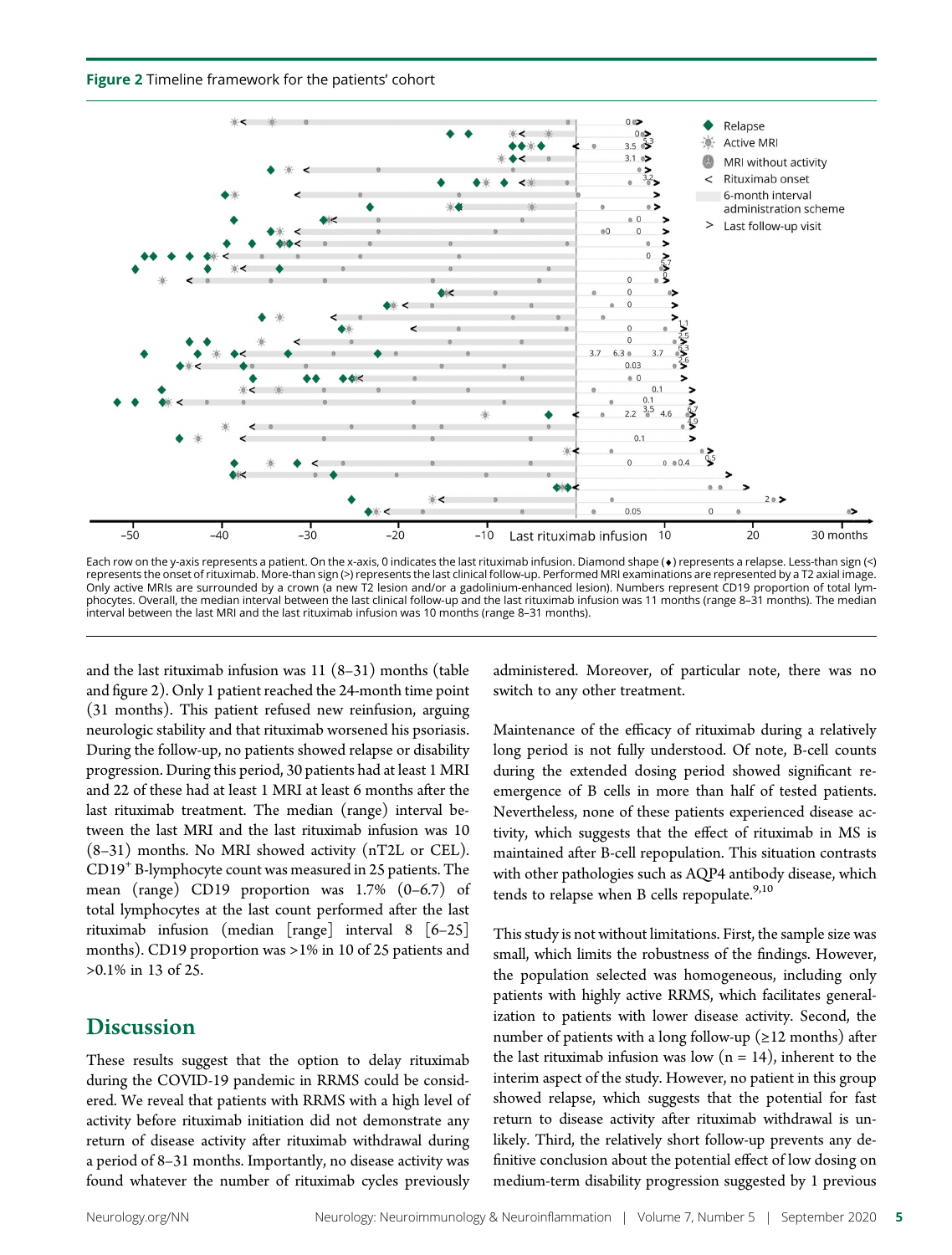study.<sup>11</sup> Finally, lack of exhaustive assessment of CD19<sup>+</sup> lymphocyte counts due to organization failure and memory B-cell monitoring limits the interpretation of the present findings.

In this emergency context of the COVID-19 pandemic, lack of knowledge of the potential consequences of anti-CD20 therapy on prognosis with this infection warrants careful consideration by neurologists. The present findings suggest that extended interval dosing for stable patients with MS receiving rituximab during the COVID-19 pandemic may be associated with a low risk of relapse or MRI activity. A randomized clinical trial of extended interval dosing is required.

#### Study funding

No targeted funding reported.

#### **Disclosure**

The authors report no disclosures relevant to the manuscript. Go to [Neurology.org/NN](https://nn.neurology.org/content/7/5/e825/tab-article-info) for full disclosures.

#### Publication history

Received by Neurology: Neuroimmunology & Neuroinflammation April 30, 2020. Accepted in final form May 27, 2020.

#### Appendix Authors

| <b>Name</b>                 | Location                                                                                       | Contribution                                                                                                              |  |
|-----------------------------|------------------------------------------------------------------------------------------------|---------------------------------------------------------------------------------------------------------------------------|--|
| Adil<br>Maarouf.<br>MD, PhD | Aix Marseille University,<br>APHM, Hôpital de la<br>Timone, Pôle de<br>Neurosciences Cliniques | Designed and<br>conceptualized the study;<br>analyzed the data; and<br>drafted the manuscript for<br>intellectual content |  |
| Audrey Rico,<br>MD, PhD     | Aix Marseille University,<br>APHM, Hôpital de la<br>Timone, Pôle de<br>Neurosciences Cliniques | Designed and<br>conceptualized the study;<br>analyzed the data; and<br>drafted the manuscript for<br>intellectual content |  |
| Clemence<br>Boutiere,<br>МD | Aix Marseille University,<br>APHM, Hôpital de la<br>Timone, Pôle de<br>Neurosciences Cliniques | Interpreted the data and<br>revised the manuscript for<br>intellectual content                                            |  |

| <b>Appendix</b> (continued)           |                                                                                                |                                                                                                                           |  |  |
|---------------------------------------|------------------------------------------------------------------------------------------------|---------------------------------------------------------------------------------------------------------------------------|--|--|
| <b>Name</b>                           | Location                                                                                       | Contribution                                                                                                              |  |  |
| <b>Marine</b><br>Perriguey,<br>МD     | Aix Marseille University,<br>APHM, Hôpital de la<br>Timone, Pôle de<br>Neurosciences Cliniques | Major role in the<br>acquisition of data                                                                                  |  |  |
| Sarah<br>Demortiere,<br>МD            | Aix Marseille University,<br>APHM, Hôpital de la<br>Timone, Pôle de<br>Neurosciences Cliniques | Major role in the<br>acquisition of data                                                                                  |  |  |
| Jean<br>Pelletier,<br>MD, PhD         | Aix Marseille University,<br>APHM, Hôpital de la<br>Timone, Pôle de<br>Neurosciences Cliniques | Designed and<br>conceptualized the study;<br>analyzed the data; and<br>drafted the manuscript for<br>intellectual content |  |  |
| <b>Bertrand</b><br>Audoin, MD,<br>PhD | Aix Marseille University,<br>APHM, Hôpital de la<br>Timone, Pôle de<br>Neurosciences Cliniques | Designed and<br>conceptualized the study;<br>analyzed the data; and<br>drafted the manuscript for<br>intellectual content |  |  |

#### References

- 1. Luna G, Alping P, Burman J, et al. Infection risks among patients with multiple sclerosis treated with fingolimod, natalizumab, rituximab, and injectable therapies. JAMA Neurol 2020;77:184.
- 2. Brownlee W, Bourdette D, Broadley S, Killestein J, Ciccarelli O. Treating multiple sclerosis and neuromyelitis optica spectrum disorder during the COVID-19 pandemic. Neurology 2020;94:949–952. [doi: 10.1212/WNL.0000000000009507.](https://dx.doi.org/10.1212/WNL.0000000000009507)
- 3. Bar-Or A, Calabresi PAJ, Arnold D, et al. Rituximab in relapsing-remitting multiple sclerosis: a 72-week, open-label, phase I trial. Ann Neurol 2008;63:395–400.
- 4. Hauser SL, Waubant E, Arnold DL, et al. B-cell depletion with rituximab in relapsingremitting multiple sclerosis. N Engl J Med 2008;358:676–688.
- 5. Juto A, Fink K, Al Nimer F, Piehl F. Interrupting rituximab treatment in relapsingremitting multiple sclerosis; no evidence of rebound disease activity. Mult Scler Relat Disord 2020;37:101468.
- 6. de Flon P, Gunnarsson M, Laurell K, et al. Reduced inflammation in relapsing-remitting multiple sclerosis after therapy switch to rituximab. Neurology 2016;87:141–147.
- 7. Salzer J, Svenningsson R, Alping P, et al. Rituximab in multiple sclerosis. Neurology 2016;87:2074–2081.
- 8. Barmettler S, Ong MS, Farmer JR, Choi H, Walter J. Association of immunoglobulin levels, infectious risk, and mortality with rituximab and hypogammaglobulinemia. JAMA Netw Open 2018;1:e184169.
- 9. Kim S, Huh S, Lee S, Joung A, Kim H. A 5-year follow-up of rituximab treatment in patients with neuromyelitis optica spectrum disorder. JAMA Neurol 2013;70:1110–1117.
- 10. Durozard P, Rico A, Boutiere C, et al. Comparison of the response to rituximab between myelin oligodendrocyte glycoprotein and aquaporin-4 antibody diseases. Ann Neurol 2020;87:256–266.
- 11. Kletzl H, Gibiansky E, Petry C, et al. Pharmacokinetics, pharmacodynamics and exposure-response analyses of ocrelizumab in patients with multiple sclerosis (N4.001). Neurology 2019;92:N4.001.